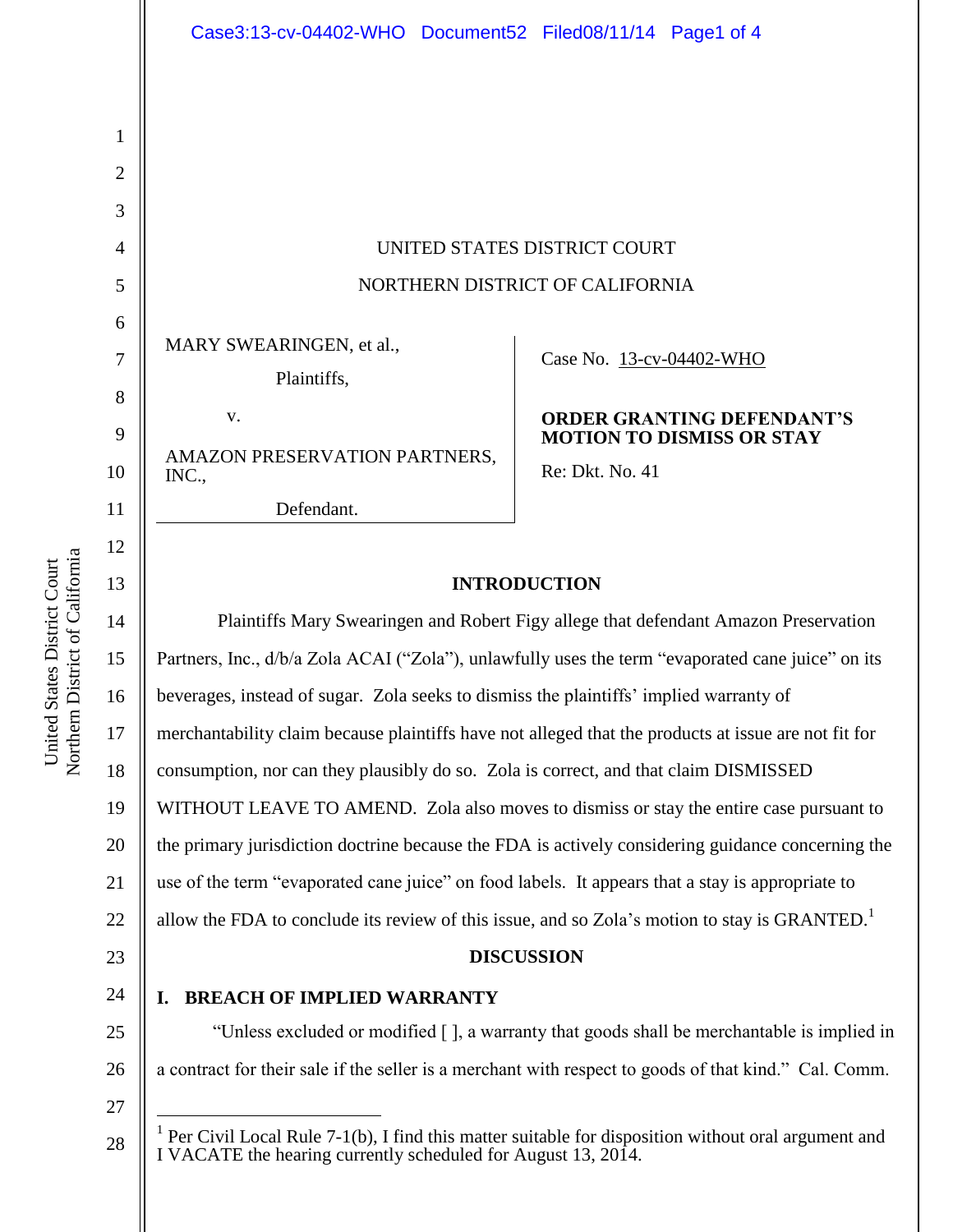Code  $\S 2314(1)$ . "[L]iability for an implied warranty does not depend upon any specific conduct or promise on [the defendant's] part, but instead turns upon whether the[ ] product is merchantable under the code." *Hauter v. Zogarts,* 534 P.2d 377 (1975). But the Commercial Code does not "impose a general requirement that goods precisely fulfill the expectation of the buyer. Instead, it provides for a minimum level of quality." *Id.* A plaintiff who claims a breach of the implied warranty of merchantability must show that the product "did not possess even the most basic degree of fitness for ordinary use." *Mocek v. Alfa Leisure, Inc.,* 114 Cal.App. 4th 402, 406 (2003) (citing Cal. Comm. Code § 2314(2)).

Plaintiffs allege that the products at issue violate the implied warranty of merchantability because the products are "illegal, misbranded and economically worthless." FAC ¶¶ 202-03. But the plaintiffs have not alleged that the products lack even the most basic degree of fitness for ordinary use. Their implied warranty claim therefore fails. *See, e.g., Bohac v. Gen. Mills, Inc.*, 12-cv-05280-WHO, 2014 WL 1266848, \*10 (N.D. Cal. Mar. 26, 2014) (dismissing implied warranty of merchantability claim where plaintiff did not allege that the accused granola bars "were not edible or contaminated"); *Viggiano v. Hansen Natural Corp.*, 944 F. Supp. 2d 877, 896 (C.D. Cal. 2013) (dismissing implied warranty of merchantability claim where plaintiff did not allege that Hansen's diet soda is not suitable for use as a diet soda).

18 19 20 21 22 23 24 Plaintiffs' authorities do not provide that a labeling violation alone gives rise to an implied warranty of merchantability claim, where the product does not otherwise lack a basic degree of fitness for ordinary use. *Myers v. Malone & Hyde*, 173 F.2d 291, 292 (8th Cir. 1949), involved tomatoes which contained less than the percentage of drained weight required to be labeled as Standard Grade. Similarly, *Porter v. Craddock*, 84 F. Supp. 704, 706 (W.D. Ky. 1949), involved peach preserves which were inspected by the Food and Drug Administration and deemed to have a "shortage in the net weight of the preserves."

25 26 Plaintiffs' claim for breach of the implied warranty of merchantability is DISMISSED WITHOUT LEAVE TO AMEND.

27 28

# **II. PRIMARY JURISDICTION DOCTRINE**

The primary jurisdiction doctrine "allows courts to stay proceedings or to dismiss a

1

2

3

4

5

6

7

8

9

10

11

12

13

14

15

16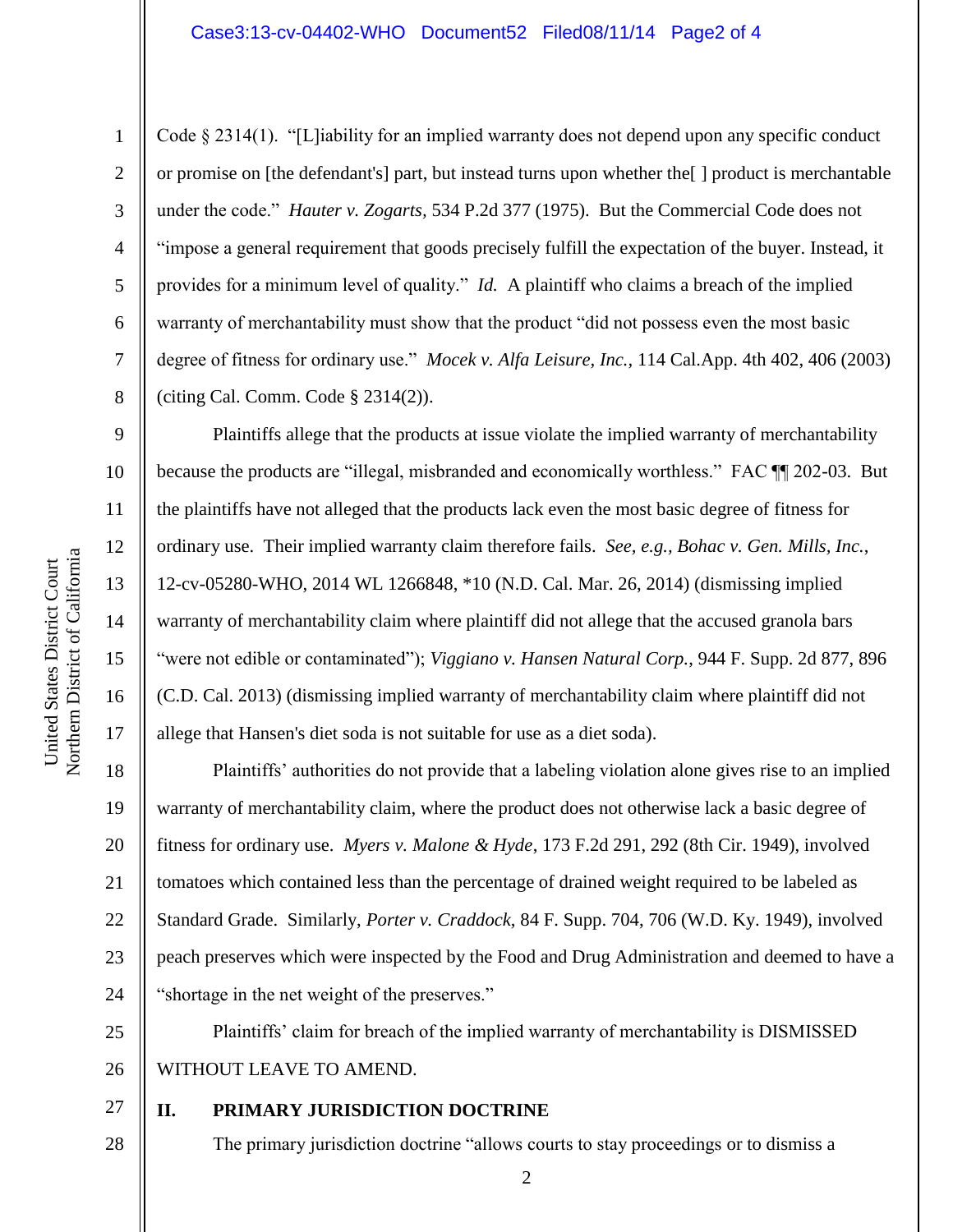complaint without prejudice pending the resolution of an issue within the special competence of an administrative agency." *Clark v. Time Warner Cable*, 523 F.3d 1110, 1114 (9th Cir. 2008).

In 2009, the FDA issued draft guidance advising the regulated industry that "evaporated cane juice" is not the common or usual name of any type of sweetener. FAC ¶ 44. The 2009 draft guidance states: "This guidance is being distributed for comment purposes only" and "Draft—Not for Implementation." *See* Draft Guidance for Industry: Ingredients Declared as Evaporated Cane Juice; Draft Guidance (October 2009).<sup>2</sup>

On March 5, 2014, the FDA issued a notice in the Federal Register reopening the comment period for the draft guidance on the use of the term evaporated cane juice. Dkt. No. 42-1. The notice states "[w]e have not reached a final decision on the common or usual name for this ingredient and are reopening the comment period to request further comments, data, and information about the basic nature and characterizing properties of the ingredient sometimes declared as 'evaporated cane juice,' how this ingredient is produced, and how it compares with other sweeteners." *Id*. The comment period closed on May 5, 2014. *Id*. The notice further states that, "[a]fter reviewing the comments received, we intend to revise the draft guidance, if appropriate, and issue it in final form." *Id*.

20 22 24 I find it appropriate to stay this case under the primary jurisdiction doctrine in light of the FDA's March 5, 2014 notice. While I previously indicated that this case would "proceed apace" since the FDA notice did not commit to revising the draft guidance, Dkt. No. 33 at 6 n.3, neither party had briefed the significance of the notice with regard to primary jurisdiction. This case is now five months further along, and given that the comment period ended three months ago, it seems possible that the FDA will issue final guidance this year. A modest stay at this time will not prejudice plaintiffs. Moreover, several of my colleagues in this Court have stayed similar pending food labeling cases regarding the term "evaporated cane juice." *See, e.g., Gitson et al. v. Trader Joe's Co.*, No. 13-cv-01333-VC (N.D. Cal. Aug. 7, 2014) (Order Granting Defendant's

26

25

27

 $\overline{a}$ 

1

2

3

4

5

6

7

8

9

10

11

12

13

14

15

16

17

18

19

21

<sup>28</sup> <sup>2</sup> Available at [http://www.fda.gov/food/guidanceregulation/guidancedocumentsregulatoryinformation/labelingnu](http://www.fda.gov/food/guidanceregulation/guidancedocumentsregulatoryinformation/labelingnutrition/ucm181491.htm) [trition/ucm181491.htm](http://www.fda.gov/food/guidanceregulation/guidancedocumentsregulatoryinformation/labelingnutrition/ucm181491.htm)